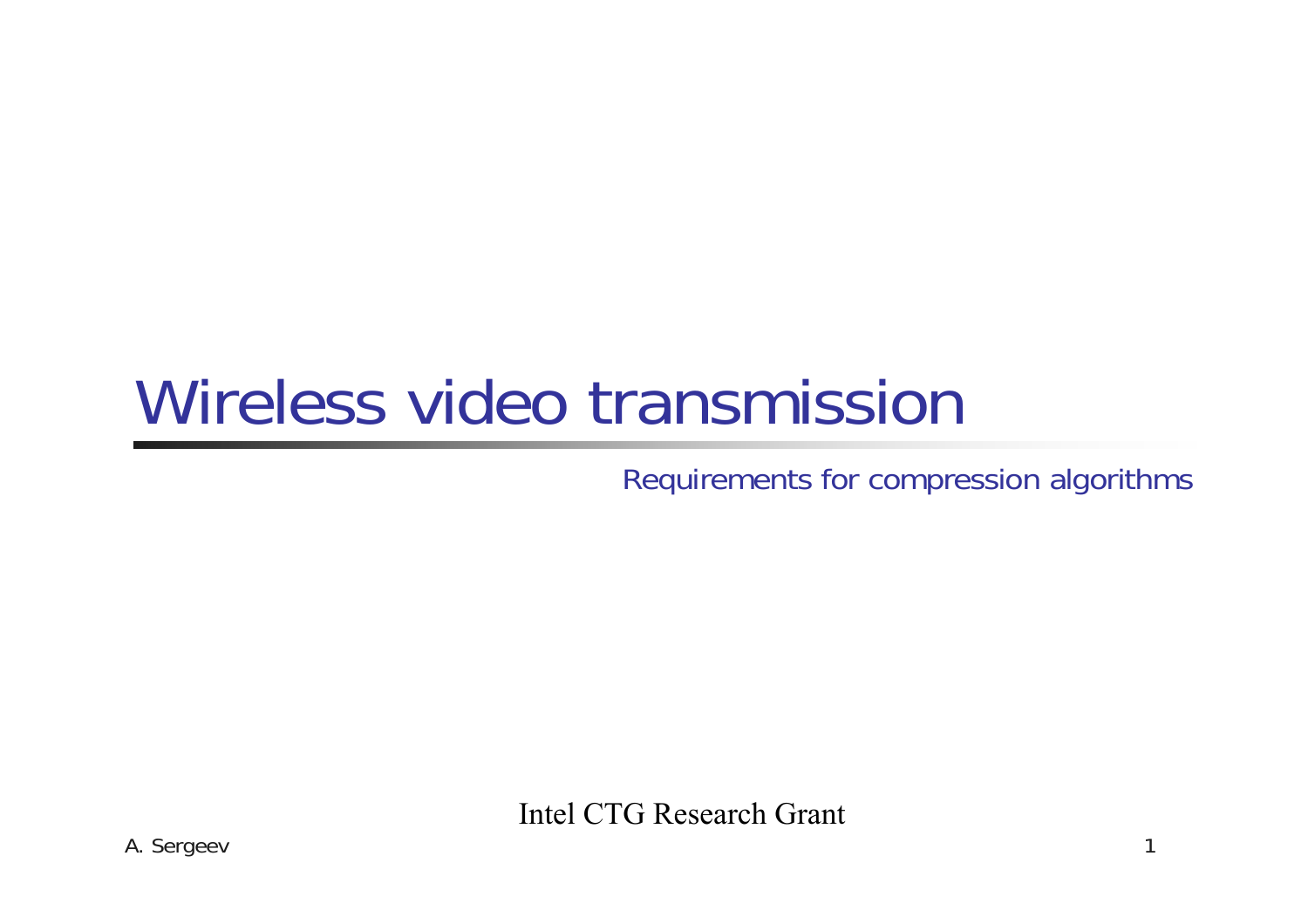# **Outline**

- **Summary**
- **Scenario**
- Goals
- **Service Service Requirements**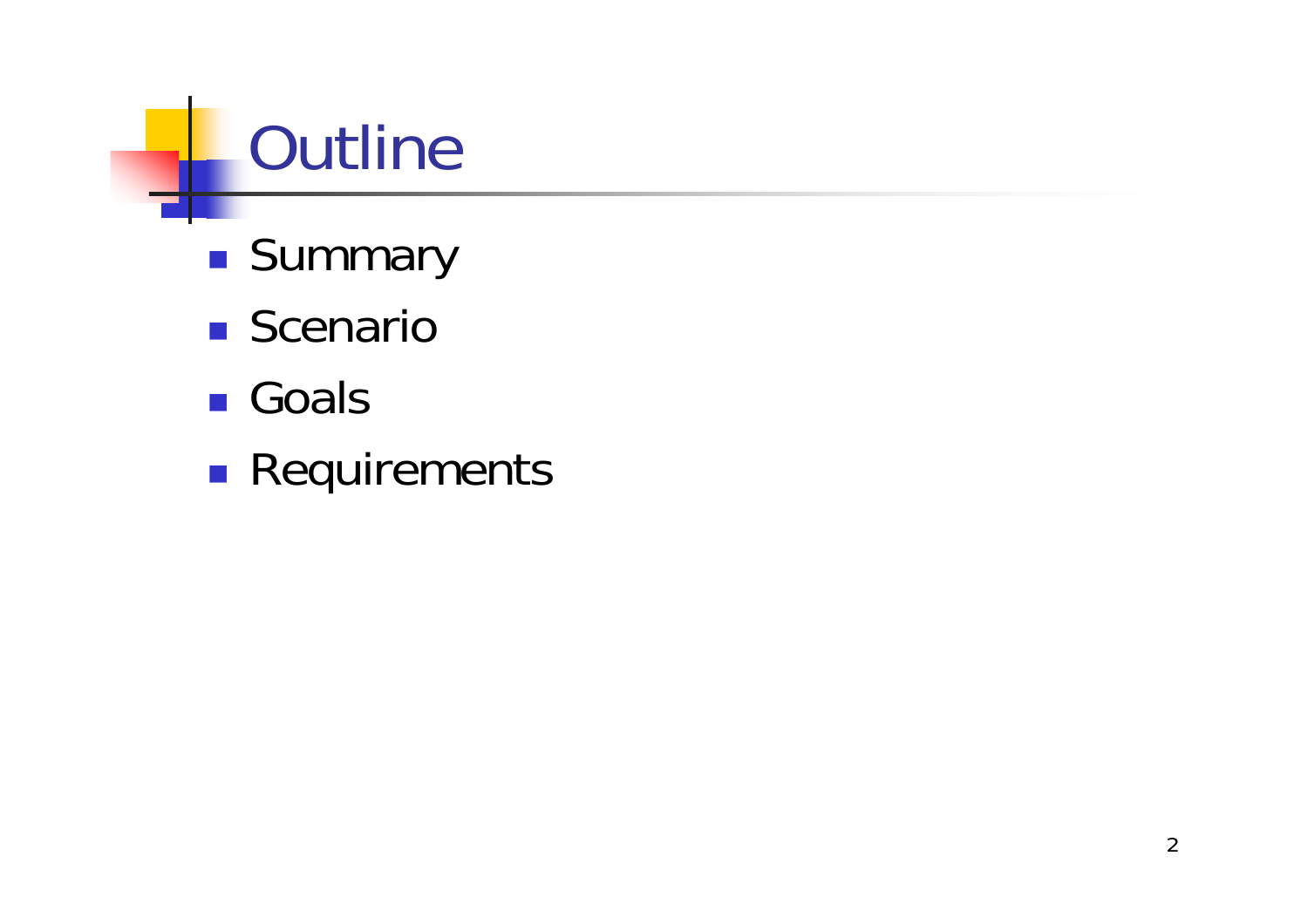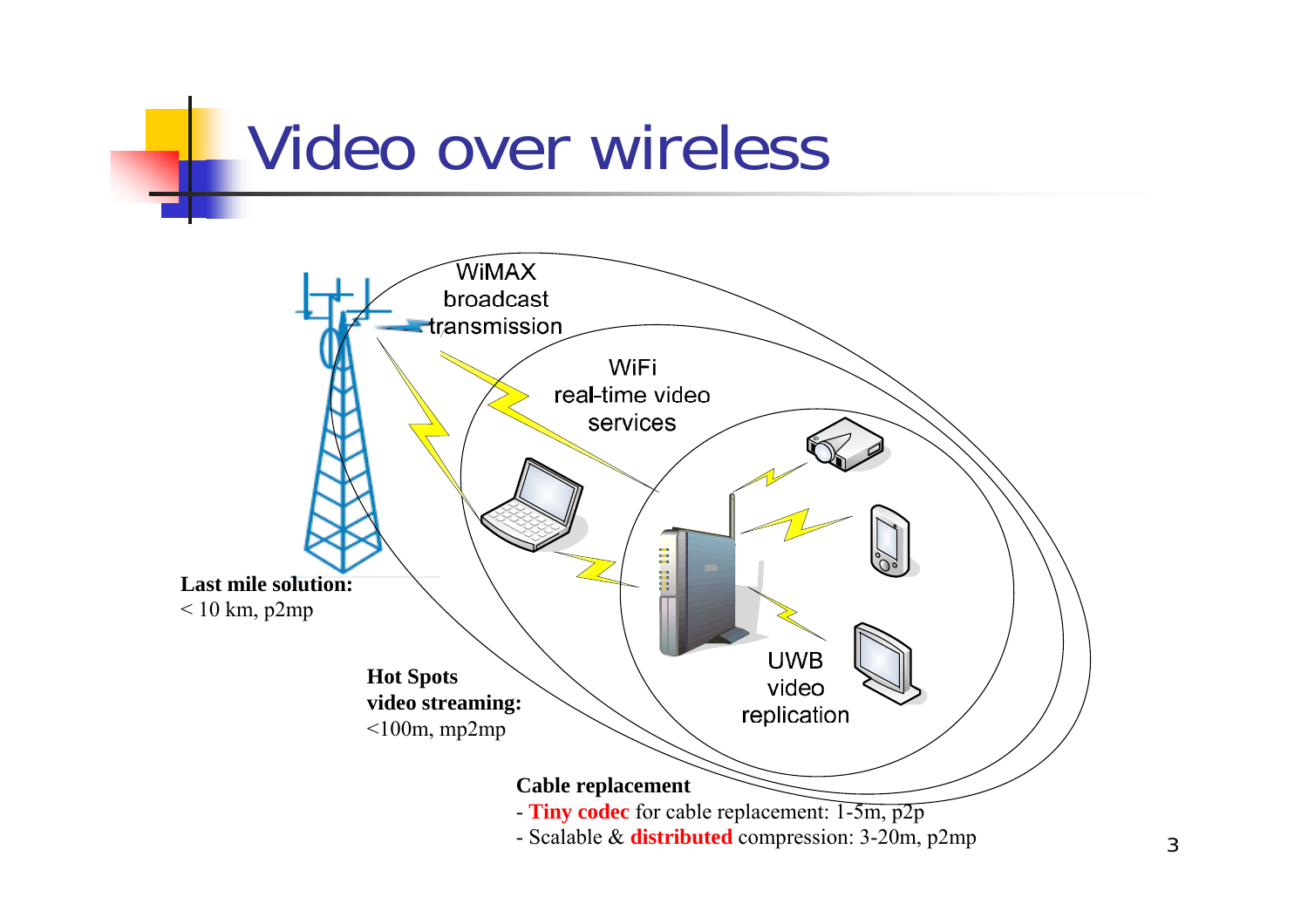#### Video over wireless: problem

#### **No support of video in wireless**

- Target of wireless PHY = to provide the required PER
	- **I** it's obtained by reducing the transmission speed
	- **this leads to delays, stops and drops in multimedia**

No support of wireless in video

 $\mathbb{R}^n$ 

**Rate Control, Tiling, Streaming etc.**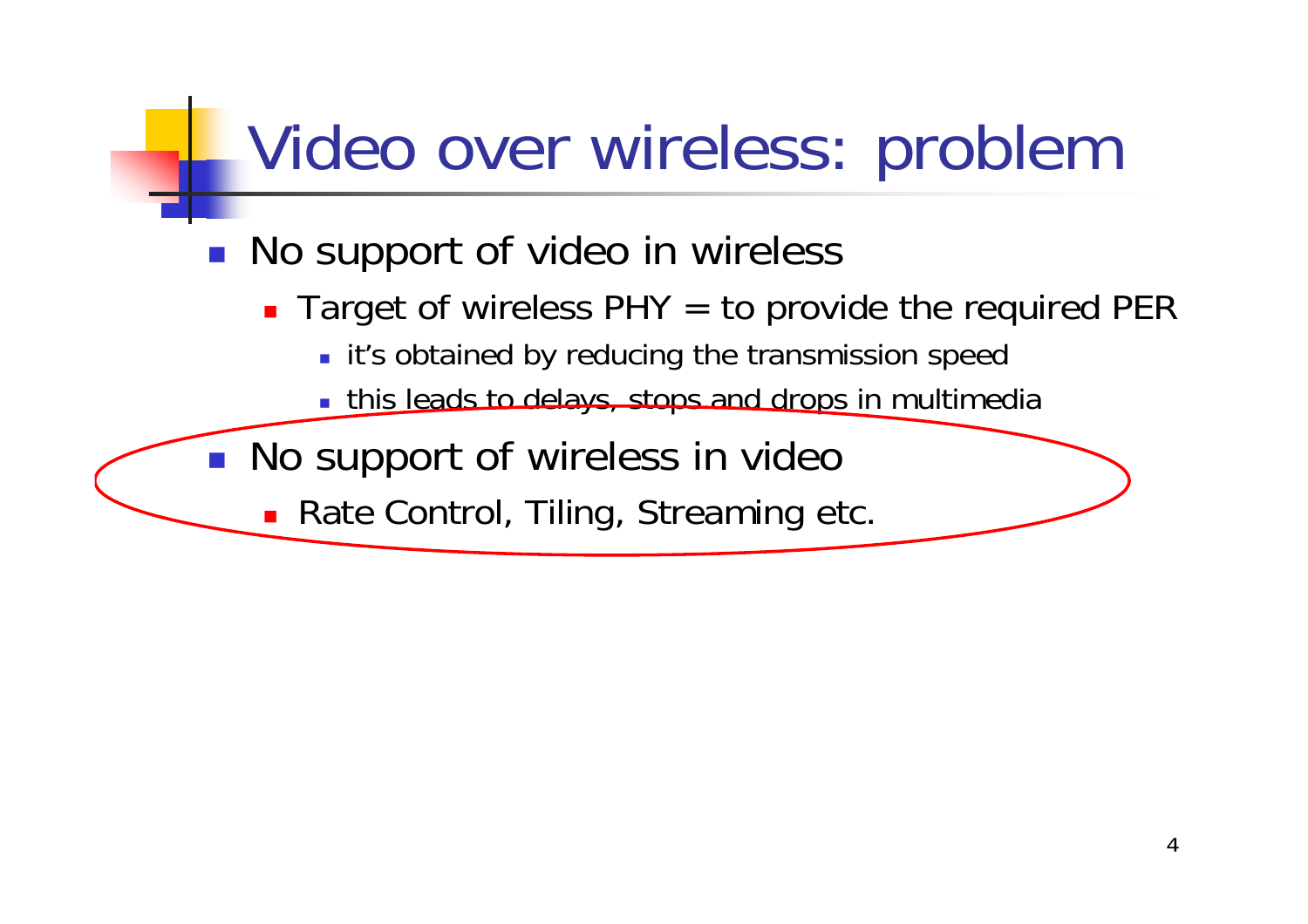# Video standards

| <b>Standard</b>                 | <b>QXGA</b> | <b>SXGA</b> | <b>SDTV</b><br>480i | <b>HDTV</b><br>720p60 | <b>HDTV</b><br>1080i/60/2:1 | standard<br><b>DLP</b>                  | <b>JVC D-</b><br><b>ILA</b> | <b>JVC D-ILA</b> |
|---------------------------------|-------------|-------------|---------------------|-----------------------|-----------------------------|-----------------------------------------|-----------------------------|------------------|
| type                            | graphics    |             | video               |                       |                             | digital cinema                          |                             |                  |
| columns                         | 1280        | 2048        | 720                 | 1280                  | 1920                        | 1280                                    | 2048                        | 3840             |
| rows                            | 1024        | 1536        | 480                 | 720                   | 1080                        | 1024                                    | 1080                        | 2048             |
| pixels per frame                | 1310720     | 3145728     | 345600              | 921600                | 2073600                     | 1310720                                 | 2211840                     | 7864320          |
| samples per pixel               | 3           | 3           | 3                   | 3                     | 3                           | 3                                       | 3                           | 3                |
| bits per sample                 | 8           | 8           | 8                   | 8                     | 8                           | 8                                       | 8                           | 8                |
| bits per frame                  | 31457280    | 75497472    | 8294400             | 22118400              | 49766400                    | 31457280                                | 53084160                    | 1,89E+08         |
| frames/sec                      | 60          | 60          | 30                  | 60                    | 30                          | 24                                      | 24                          | 24               |
| bits per second                 | 1,89E+09    | $4,53E+09$  | $2,5E+08$           | 1,327E+09             | 1492992000                  | 754974720                               | $1,27E+09$                  | 4,53E+09         |
| <b>Gbps</b>                     | ।,୪୪7       | 4,530       | 0,249               | 1,327                 | <b>1,495</b>                | $\triangle$ 755<br><b>State College</b> | 1,274                       | 4,530            |
| CR to fit UWB 400 Mbs (3m LOS)  | 4,72        | 11,32       | 0,62                | 3,32                  | 3,73                        | 1,89                                    | 3,19                        | 11,32            |
| CR to fit UWB 180 Mbs (5m NLOS) | 10,49       | 25,17       | 1,38                | 7,37                  | 8,29                        | 4,19                                    | 7,08                        | 25,17            |

#### Compression is needed!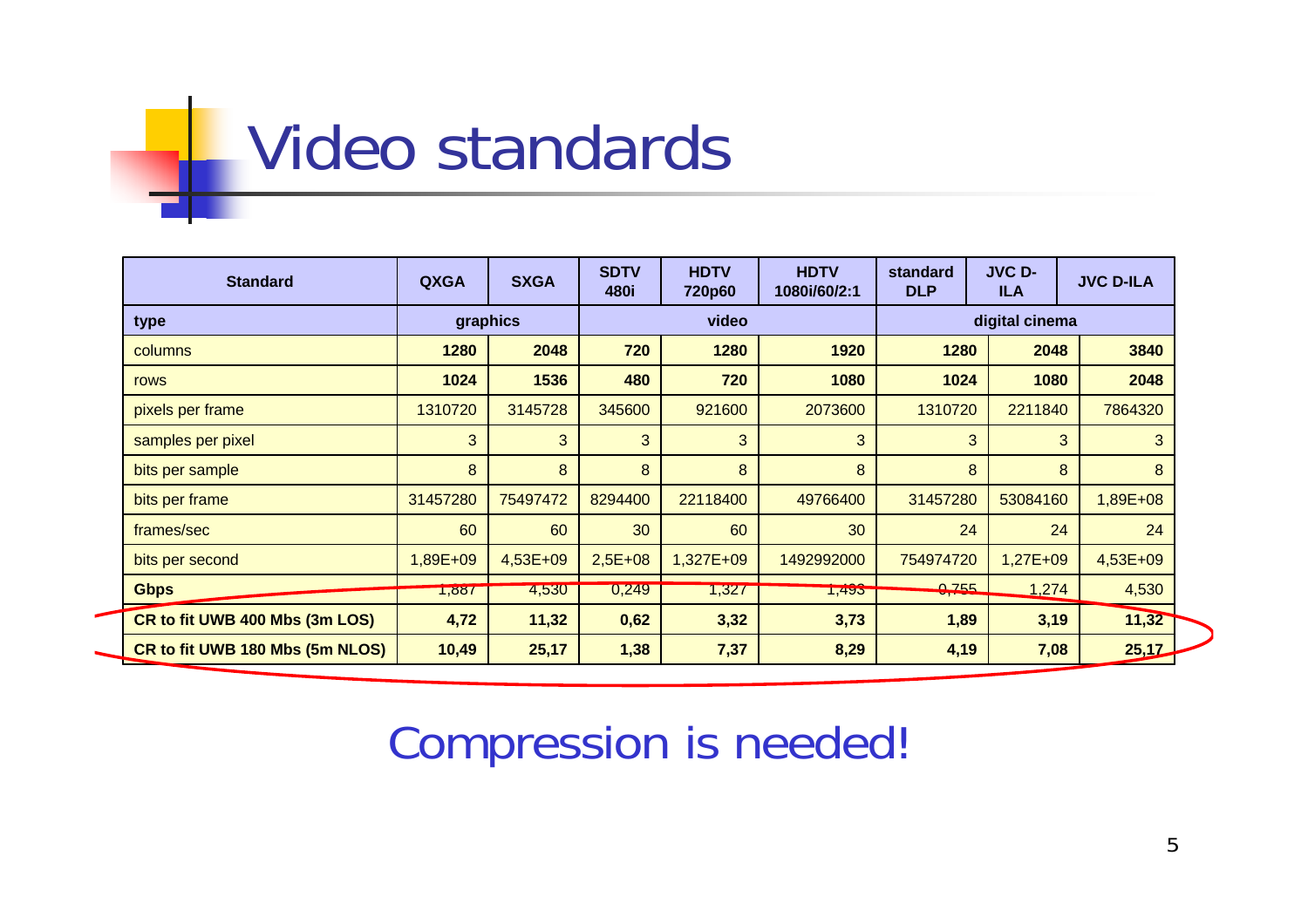# Goals

- Quality 1
	- Target PSNR = ?
- Delay  $\rightarrow$  min
	- **Real time coding/decoding**
- Complexity  $\rightarrow$  min
	- **Cheap device**
- Transmission Protocol Compatibility

■ Compression Ratio = ?

- **Adaptation for time varying channel** 
	- Rate Control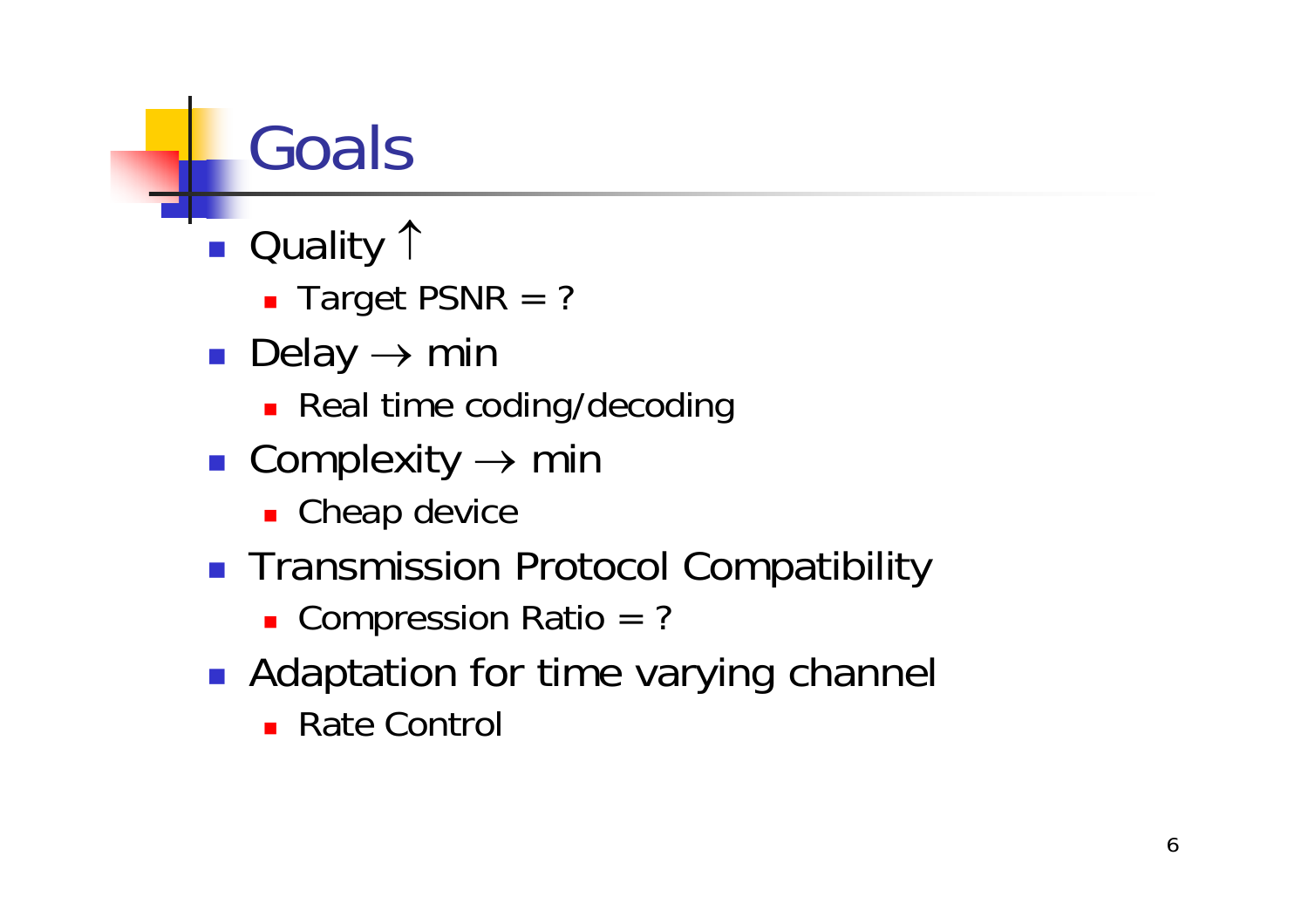#### Coding algorithm requirements

- Features to be considered for wireless:
	- **Compression efficiency (=RD function)**
	- Cost of Implementation (=Complexity↓)
	- **Progressive encoding (= Quality Scalability)**
	- **Priority coding (=streaming)**
	- ROI support (+tiling)
	- **Rate Control (pre- or post-compression)**
	- Rate Adaptation
	- **Network friendliness (=packetizing)**
	- **Error Resiliency & Concealment**
	- **Security issues (= DRM, watermarking)**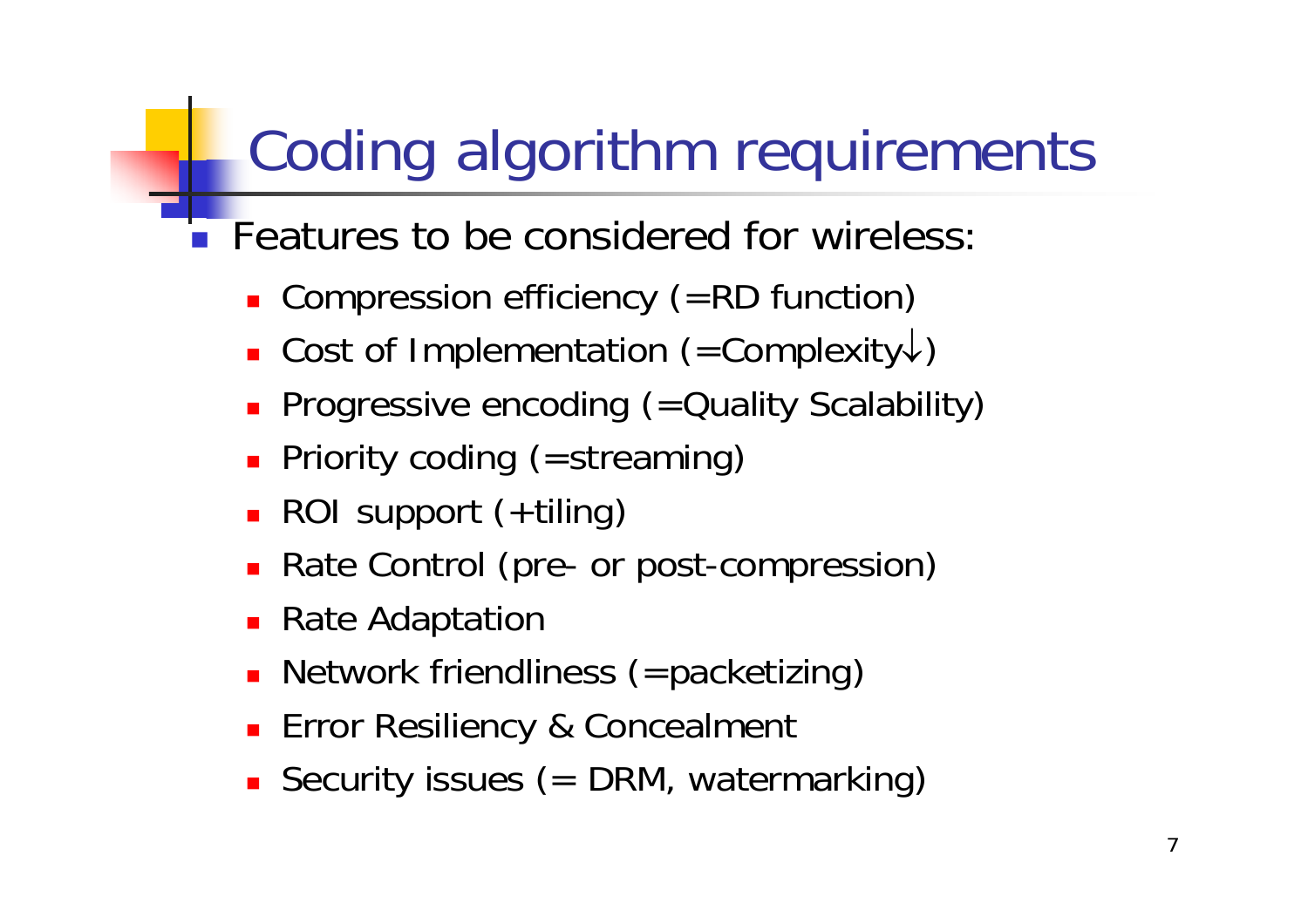#### Compression efficiency

- $\overline{\phantom{a}}$  Rate-distortion function (PSNR vs bpp) for the selected rate/quality range *Ixn* $n \sim 1$ 2 $\rightarrow$
- $\mathcal{A}^{\mathcal{A}}$ **Metrics** 
	- П Traditional: PSNR

$$
PSNR = 10 \log_{10} \frac{I(\vec{x})_{\text{max}}^2}{MSE} = 10 \log_{10} \frac{(2^n - 1)^2}{MSE}
$$

$$
MSE = \frac{1}{NM} \sum_{NM} e(\vec{x})^2
$$

u Human Visual System (=avoid drops + equal quality of tiles)



PSNR ~ 30 dB for both images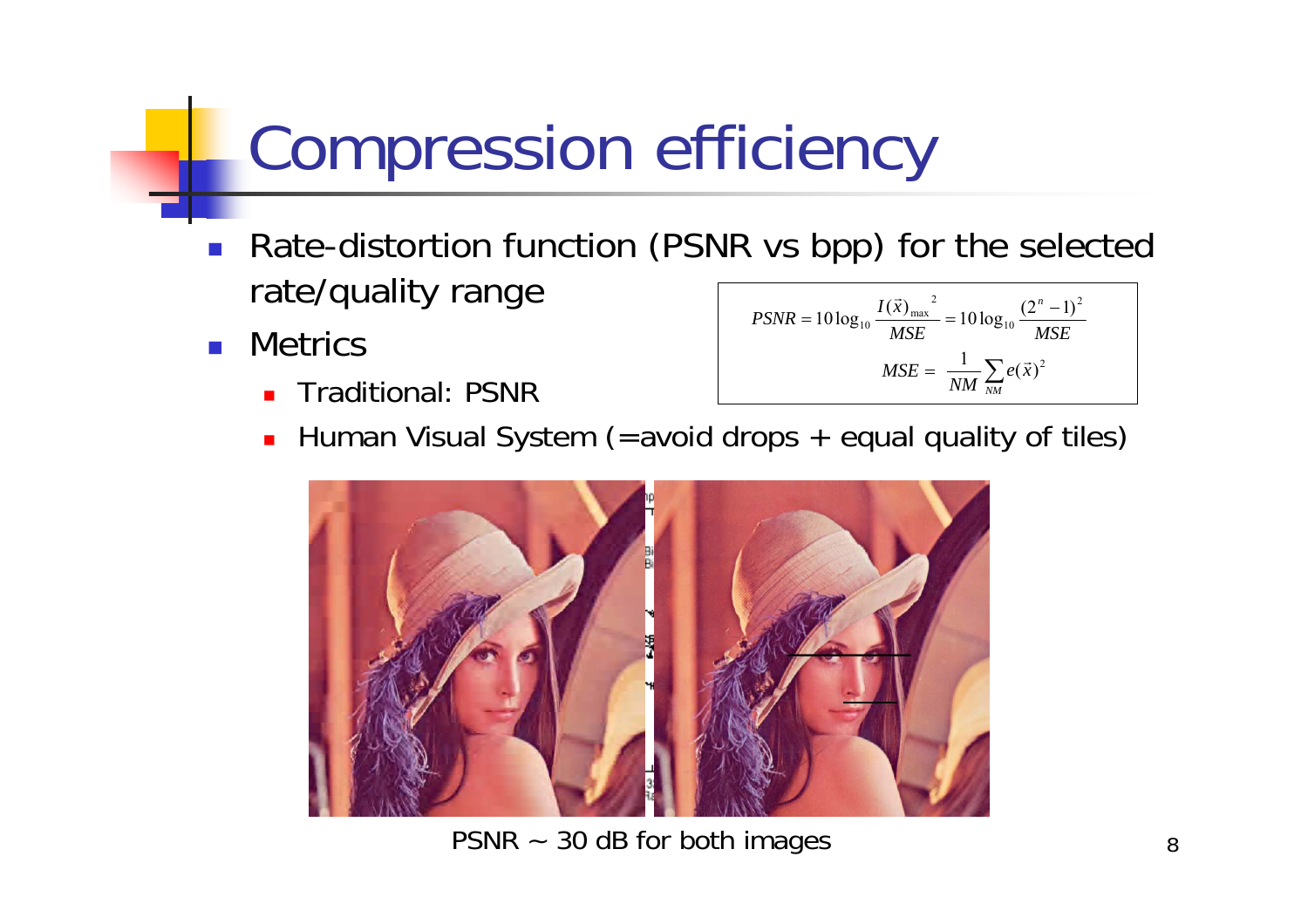## Cost of implementation

- **Overall complexity for selected platform** 
	- **Operational complexity**
	- **Memory consumptions**
- **Latency** 
	- **Time from when a given pixel enters the system to** when it exits the system
- **Complexity balancing** 
	- **Encoder/Decoder balance**
- **Distributed & Multi hop compression** 
	- **recoding: recompression of compressed video** without full decompression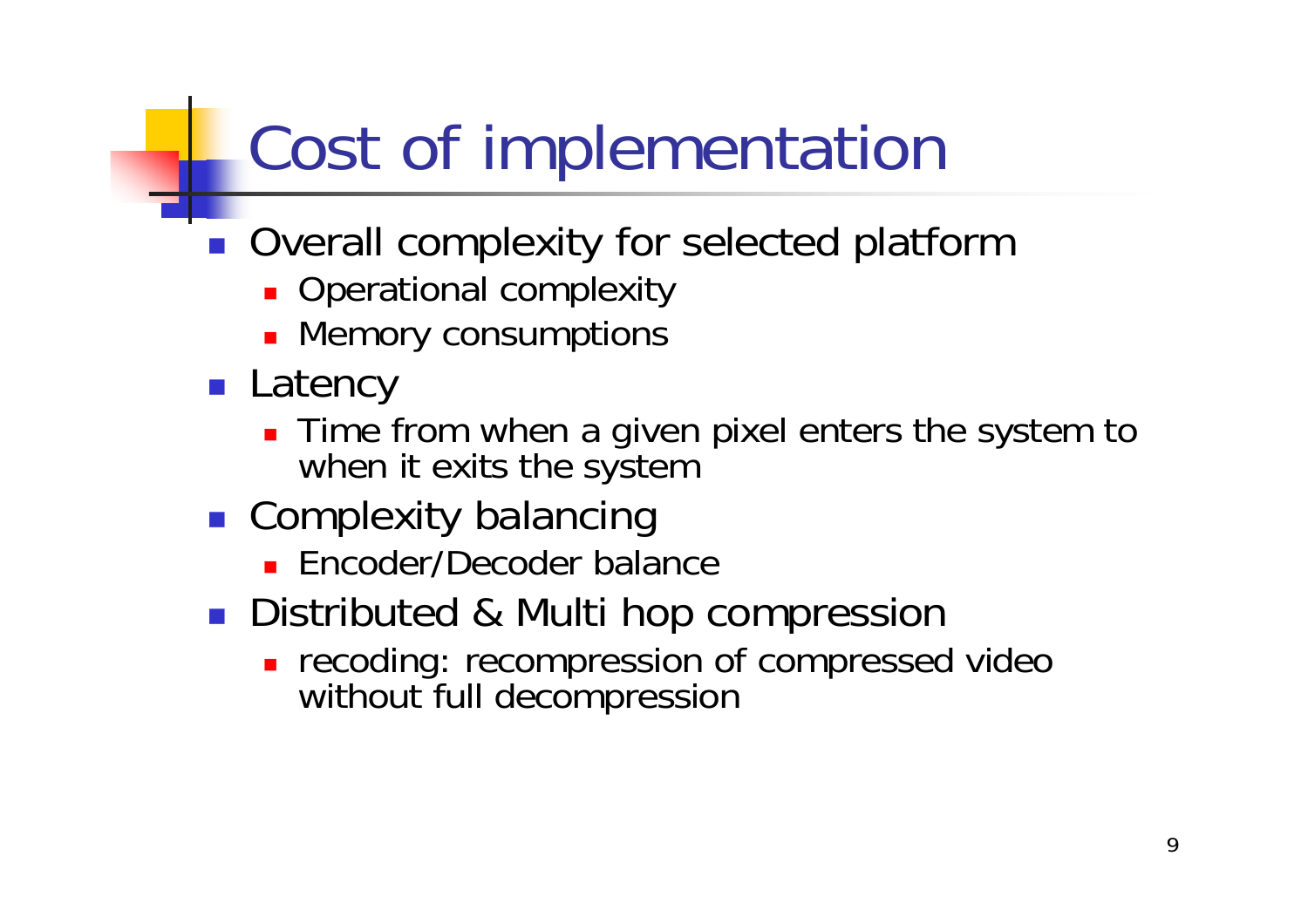#### Example: JPEG Complexity Estimation

#### Operational complexity Memory consumptions

| <b>Step</b>                                      | <b>JPEG</b><br><b>Complexity</b>                                                                                                            | <b>Tiny Codec</b><br><b>Complexity</b>                                                                                                                                                                     | <b>Comparison</b>                                 | <b>Step</b>                                      | <b>JPEG</b><br><b>Complexity</b> | <b>Tiny Codec</b><br><b>Complexity</b> | <b>Comparison</b>          |
|--------------------------------------------------|---------------------------------------------------------------------------------------------------------------------------------------------|------------------------------------------------------------------------------------------------------------------------------------------------------------------------------------------------------------|---------------------------------------------------|--------------------------------------------------|----------------------------------|----------------------------------------|----------------------------|
| <b>Color Space</b><br><b>Transform</b>           | 576 muls<br>$+$ 384 adds                                                                                                                    | 576 muls<br>$+$ 384 adds                                                                                                                                                                                   | <b>EQUAL</b>                                      | <b>Input Domain</b><br><b>Storage</b>            | 8 x 8 x 3<br>$= 192$ bytes       | 8 x 8 x 3<br>$= 192$ bytes             | <b>EQUAL</b>               |
| <b>DCT 8x8</b>                                   | $+$ 128 shifts<br>$54$ muls                                                                                                                 | $+$ 128 shifts<br>54 muls                                                                                                                                                                                  | <b>EQUAL</b>                                      | <b>Color Space</b><br><b>Transform</b>           | 3x3<br>$= 9$ bytes               | 3x3<br>$= 9$ bytes                     | <b>EQUAL</b>               |
|                                                  | $+462$ adds<br>6 shifts<br>$+$                                                                                                              | $+462$ adds<br>6 shifts<br>$+$                                                                                                                                                                             |                                                   | DCT 8x8<br><b>Domain Storage</b>                 | 8 x 8 x 3<br>$= 192$ bytes       | 8 x 8 x 3<br>$= 192$ bytes             | <b>EQUAL</b>               |
| <b>Quantization</b>                              | 64 muls                                                                                                                                     | 64 shifts                                                                                                                                                                                                  | <b>TINY CODEC</b><br>WINS!                        | <b>Quantization</b>                              | 8x8x2<br>$= 128$ bytes           |                                        | <b>TINY CODEC</b><br>WINS! |
| <b>Entropy coding</b><br>(1)                     | 126 Action 1<br>105 Action 2<br>$^{+}$<br>0,2 Action 3<br>$^{+}$<br>23 Action 4<br>$^{+}$<br>21 Action 5<br>$^{+}$<br>23 Action 6<br>$^{+}$ | 126 Action 1<br>105 Action 2<br>$+$<br>0,2 Action 3<br>$^{+}$<br>23 Action 4<br>21 Action 5<br>$+$<br>23 Action 6<br>126 Action 1<br>$+$ 105 Action 2<br>0,2 Action 3<br>46 Action 4<br>21 Action 5<br>$+$ | <b>EQUAL</b><br><b>TINY CODEC</b><br><b>WINS!</b> | <b>Entropy coding</b><br>(1)                     | 855 byte                         | 855 byte                               | <b>EQUAL</b>               |
|                                                  |                                                                                                                                             |                                                                                                                                                                                                            |                                                   | <b>Entropy coding</b><br>(2)                     |                                  | 72 byte                                | <b>TINY CODEC</b><br>WINS! |
| <b>Entropy coding</b>                            |                                                                                                                                             |                                                                                                                                                                                                            |                                                   | <b>Entropy coding</b><br>(3)                     |                                  | 24 byte                                | <b>TINY CODEC</b><br>WINS! |
| (2)                                              |                                                                                                                                             |                                                                                                                                                                                                            |                                                   | <b>TOTAL</b><br><b>COMPLEXITY</b><br><b>GAIN</b> |                                  | $-983$ byte $(-70\%)$                  | <b>TINY CODEC</b><br>WINS! |
| <b>Entropy coding</b><br>(3)                     |                                                                                                                                             | 126 Action 1<br>23 Action 4<br>$+$<br>21 Action 5<br>$^{+}$                                                                                                                                                | <b>TINY CODEC</b><br>WINS!                        |                                                  |                                  |                                        |                            |
| <b>TOTAL</b><br><b>COMPLEXITY</b><br><b>GAIN</b> |                                                                                                                                             | $-126A1$<br>$-105A2$<br>$-64$ muls<br>$(- -60\%)$                                                                                                                                                          | <b>TINY CODEC</b><br>WINS!                        |                                                  |                                  |                                        | 10 <sup>°</sup>            |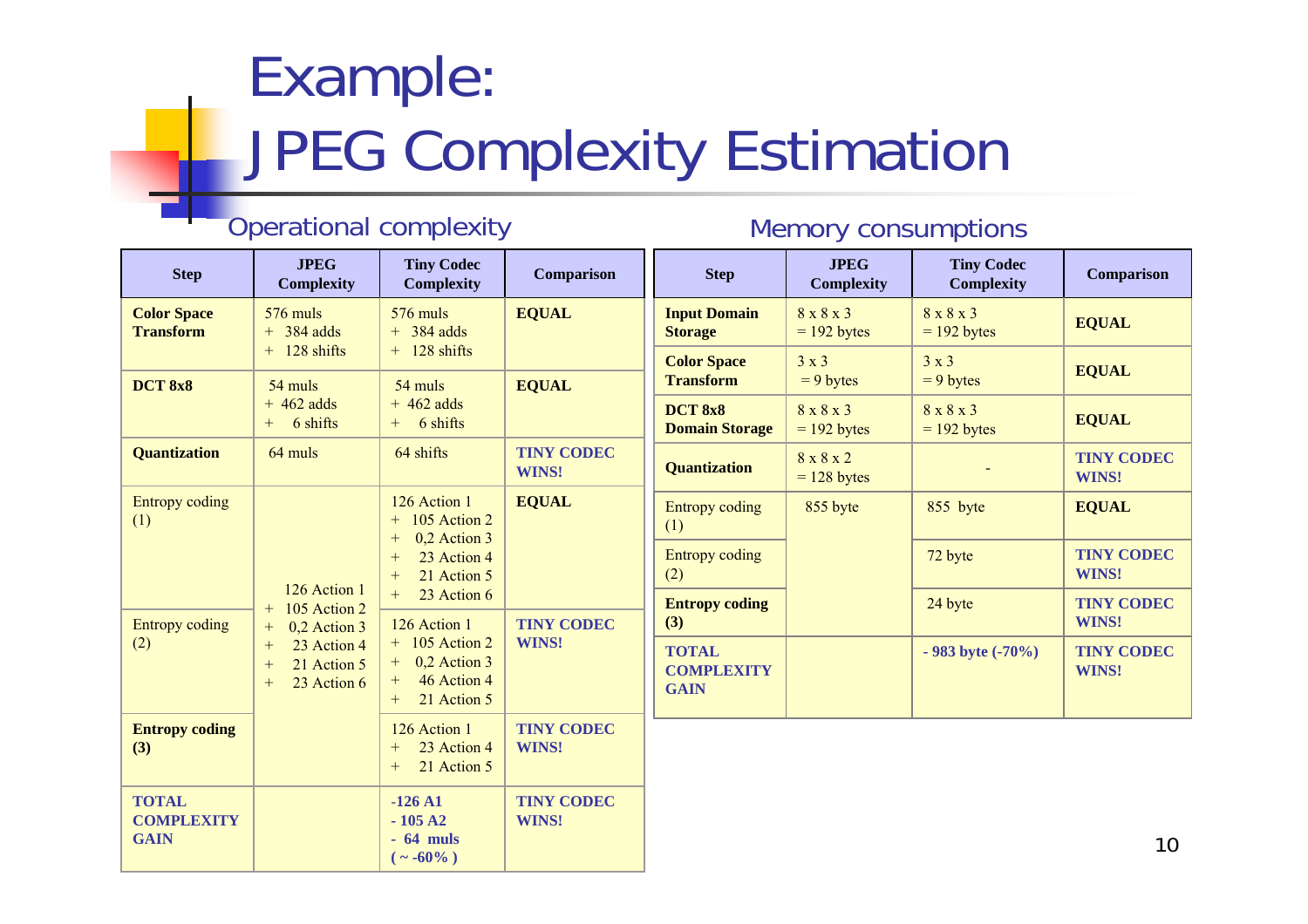#### Progressive encoding & ROI

F. Progressive encoding - data division into several streams, according to their contribution to image quality

1<sup>st</sup> group of packets



 $\mathcal{C}^{\mathcal{A}}$ Region-Of-Interest Coding

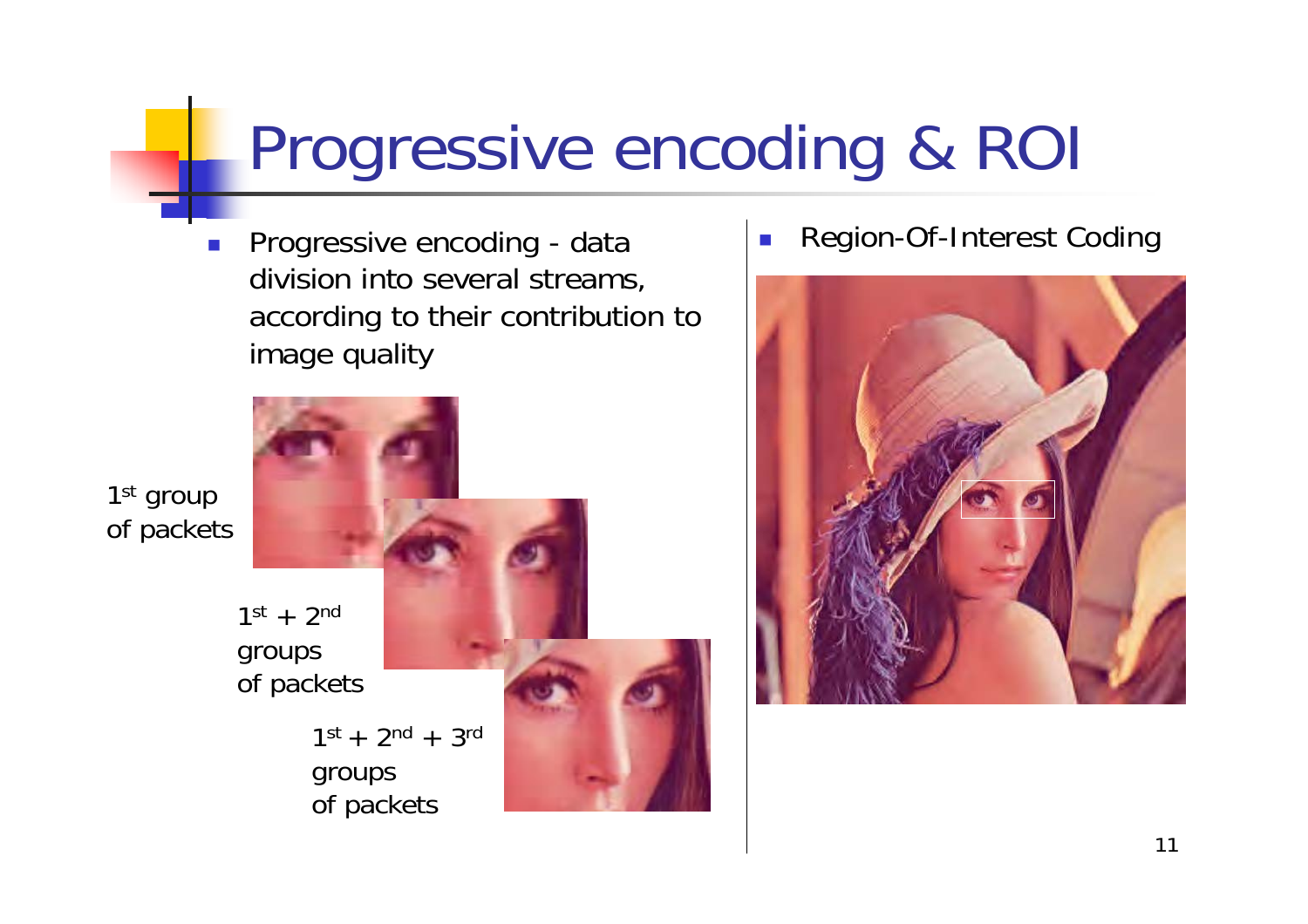#### Error resiliency

- **Narkers**
- **Error-resistant encoding/decoding** 
	- **Self-synchronizing Huffman codes**
	- **Arithmetic coding**
- **Unequal Error Protection (UEP)** 
	- **Protection of headers**
	- **Unequal error robustness of encoded streams**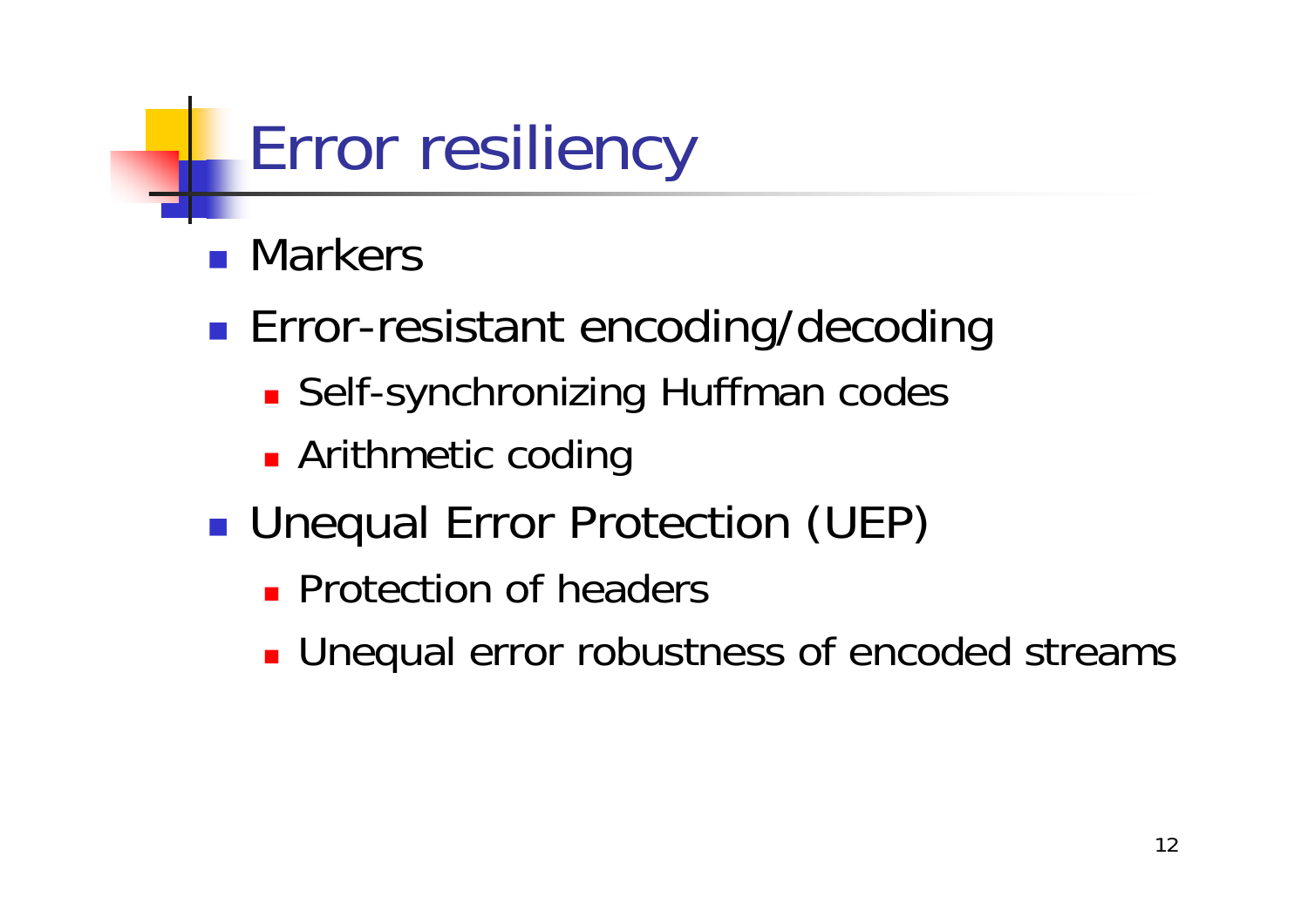## Rate Control

- П Rate control in digital imaging is a technique of generating an optimal image subject to the bit-rate constraint:  $PSNR \rightarrow max(Rate)$ 
	- П for all blocks of image, not in average only
	- П may be pre- or post compression

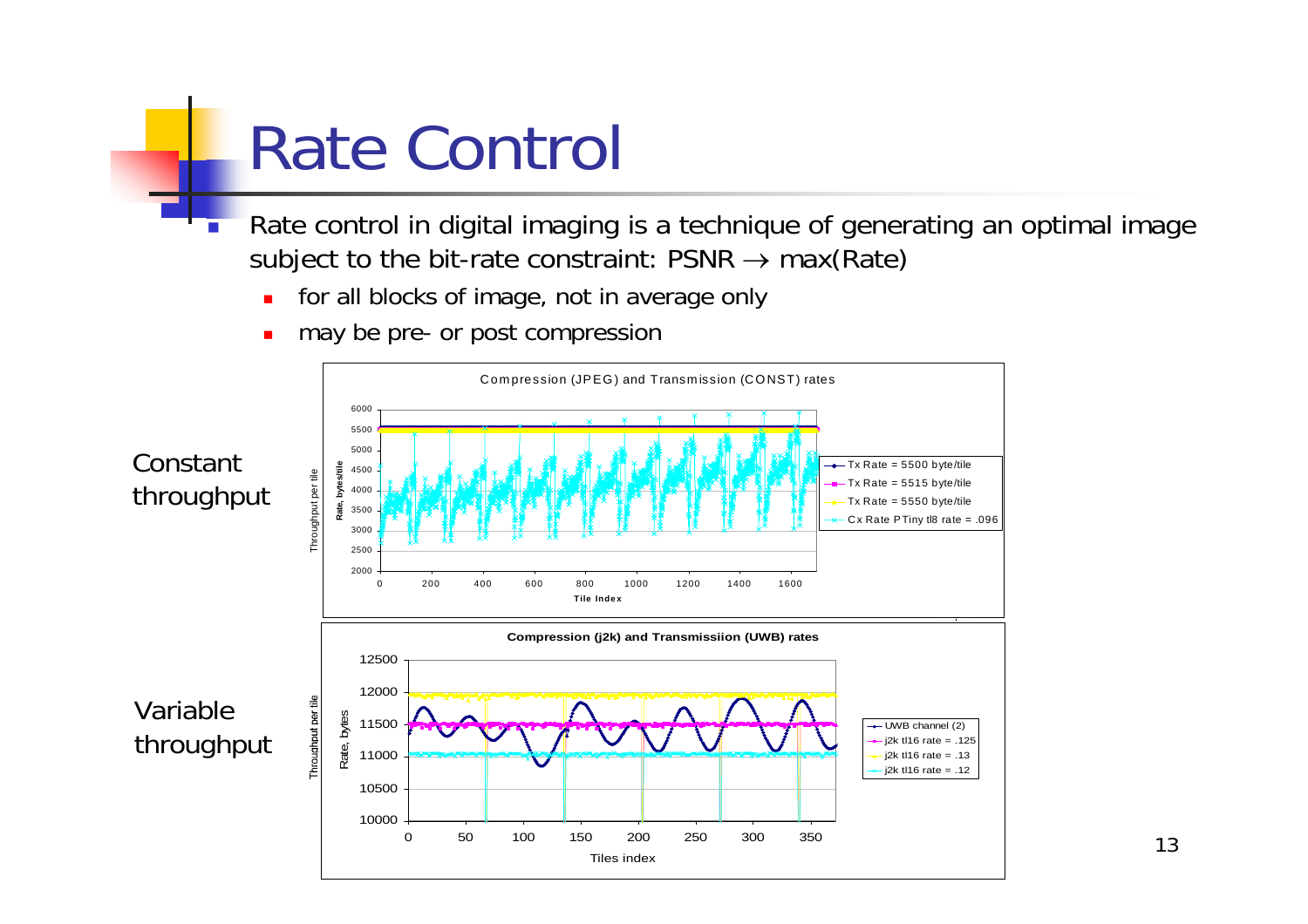#### Pre-compression rate control

- П Allows to define the most appropriate Quantizing Parameter (QP) before encoding the image (tile)
	- П Example: gradient-based complexity measure
	- $+$ Quite fast
	- \_\_\_\_ Not accurate: it's not guaranteed that the highest PSNR can be achieved for this rate even if QP is calculated considering previously encoded tiles

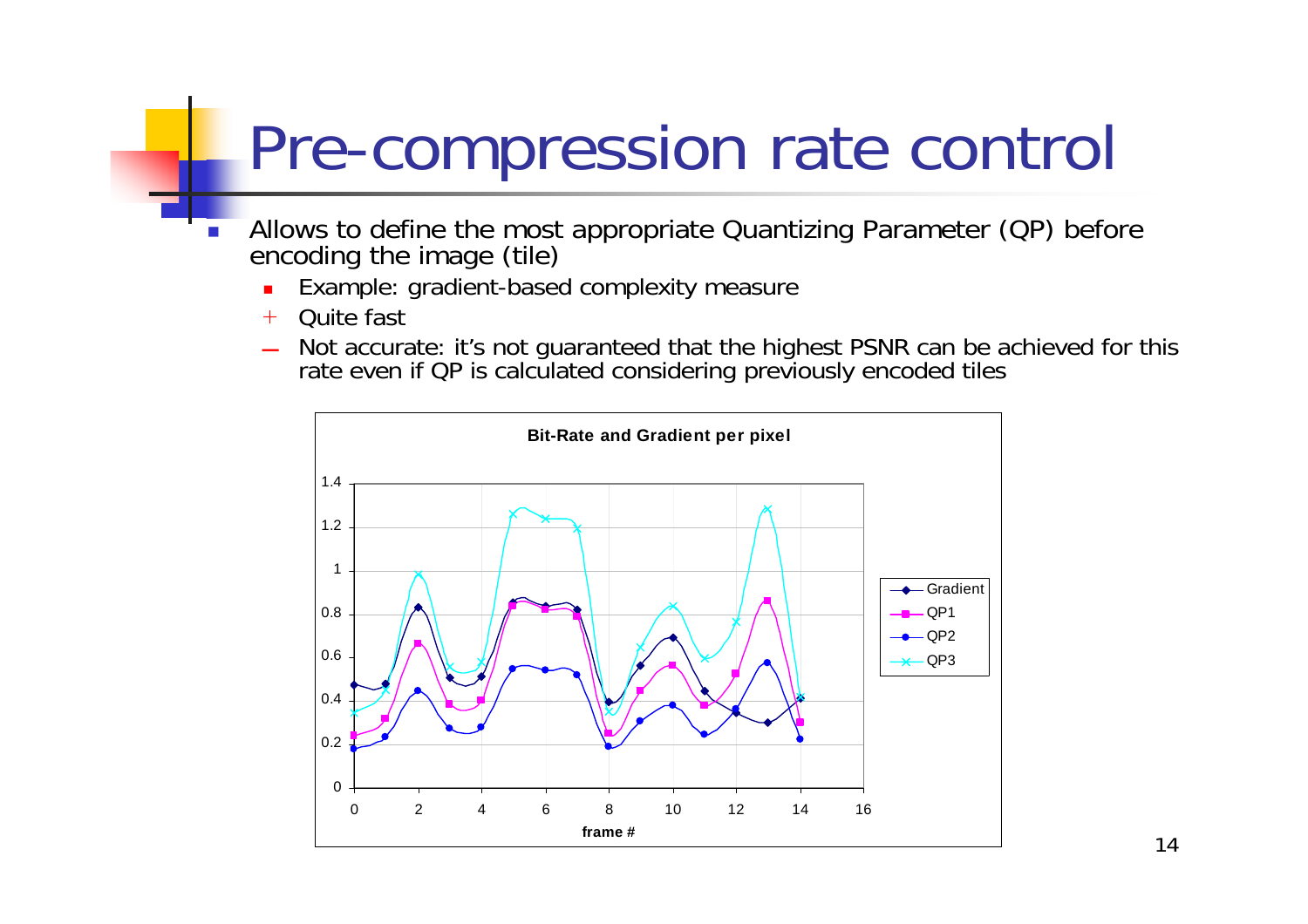#### Post-compression rate control

- Solves problem of PSNR maximizing for the required rate
	- П Example: J2k Rate-Distortion Optimization

П

- $\, + \,$ Accurate: gets the maximum PSNR for the target rate
- \_\_\_\_ Complexity: RDO needs all the compressed data. So context-based arithmetic coder encodes more than 70% of data vainly and wastes this time for nothing

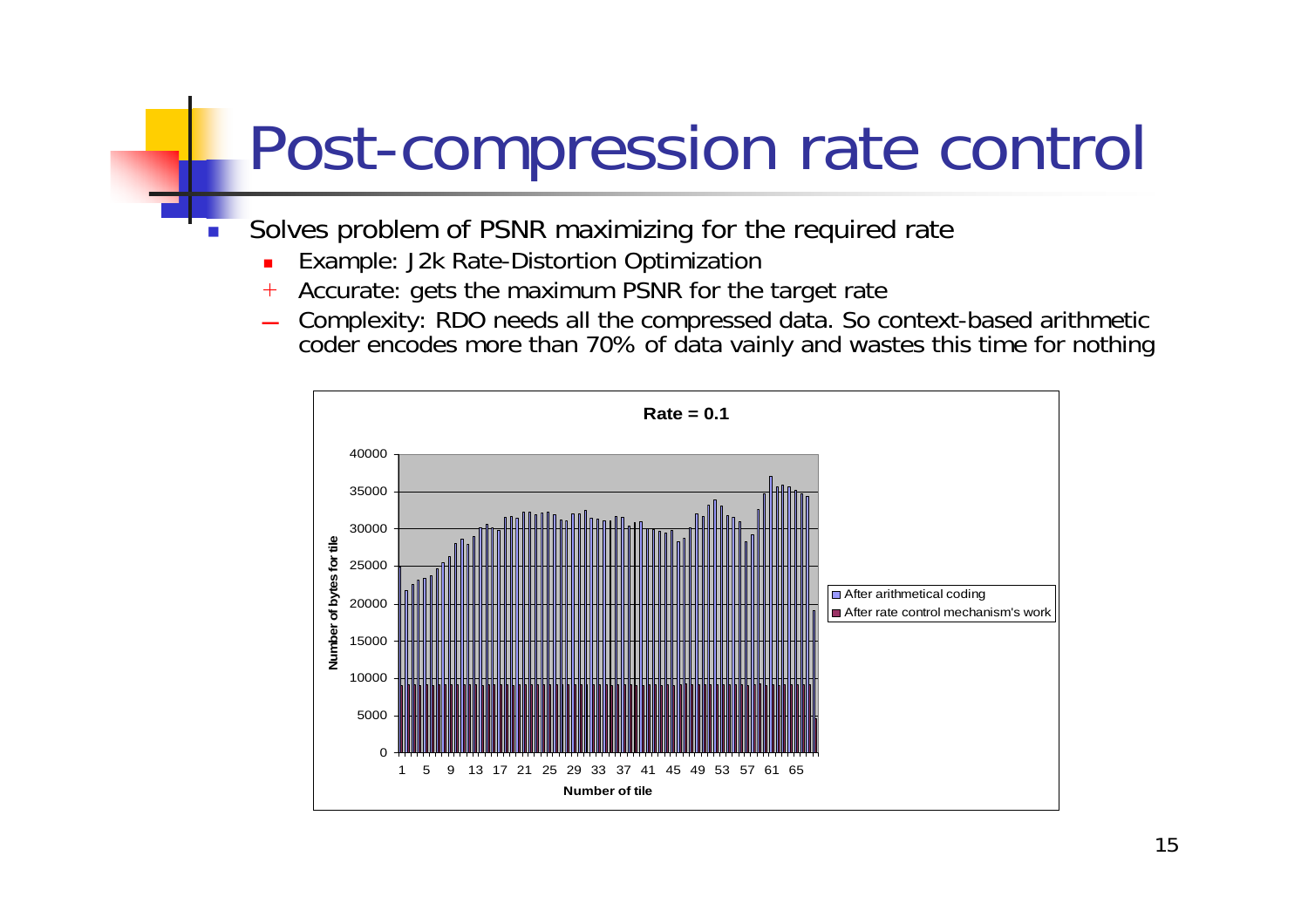#### Rate Detection & Adaptation

Video transmission over the time varying UWB channel is simulated

|             | 1st & 2nd pkts<br>successfully<br>delivered | $1st$ pkt only<br>successfully<br>delivered |  |  |
|-------------|---------------------------------------------|---------------------------------------------|--|--|
| <b>SNR</b>  | 34.23                                       | 27.00                                       |  |  |
| <b>PSNR</b> | 40.24                                       | 33.00                                       |  |  |



#### Rate adaptation and detection scheme is needed!



Client chip with "tiny video codec"

1s<sup>st</sup> pa2kepaidk@S) (LOS)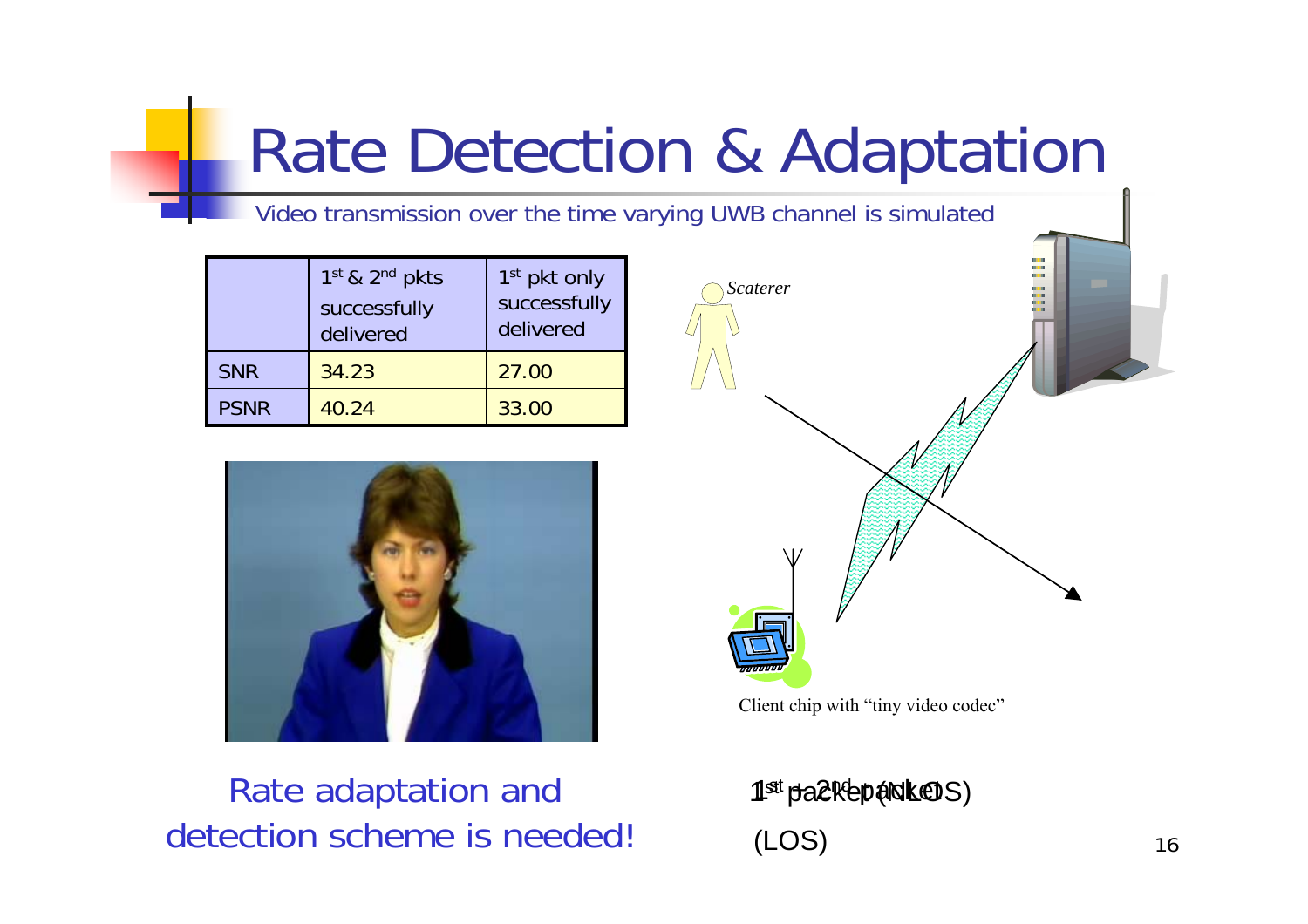#### Rate Detection & Adaptation: WiFi Demo

#### Resolution Scale for Demo (WiFi:UWB) = 1:12



 $\blacksquare$  Low  $\rightarrow$  Hi: add additional packets and check average delay between Tx says Rx to increase Compression Rate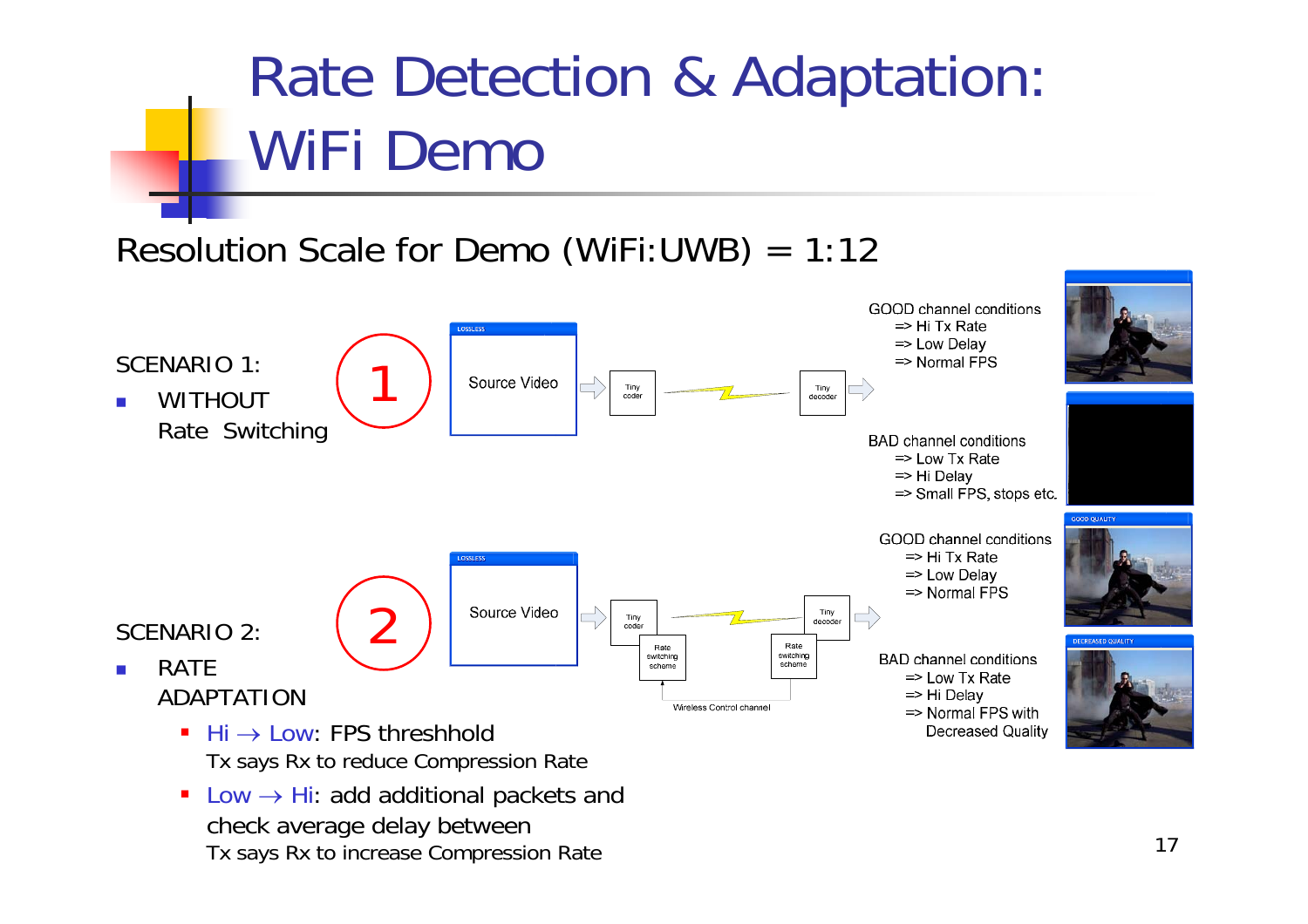#### Network friendliness & Packetizing

- Network friendliness means a codec's ability to make a simple and effective customization of the use of the output bit stream for a broad variety of systems
	- **packetizing into independent packets** 
		- J2k Tier-2, H.264 NAL
	- **Support of network interfaces** 
		- **to map compressed data** to transport layers of different protocols